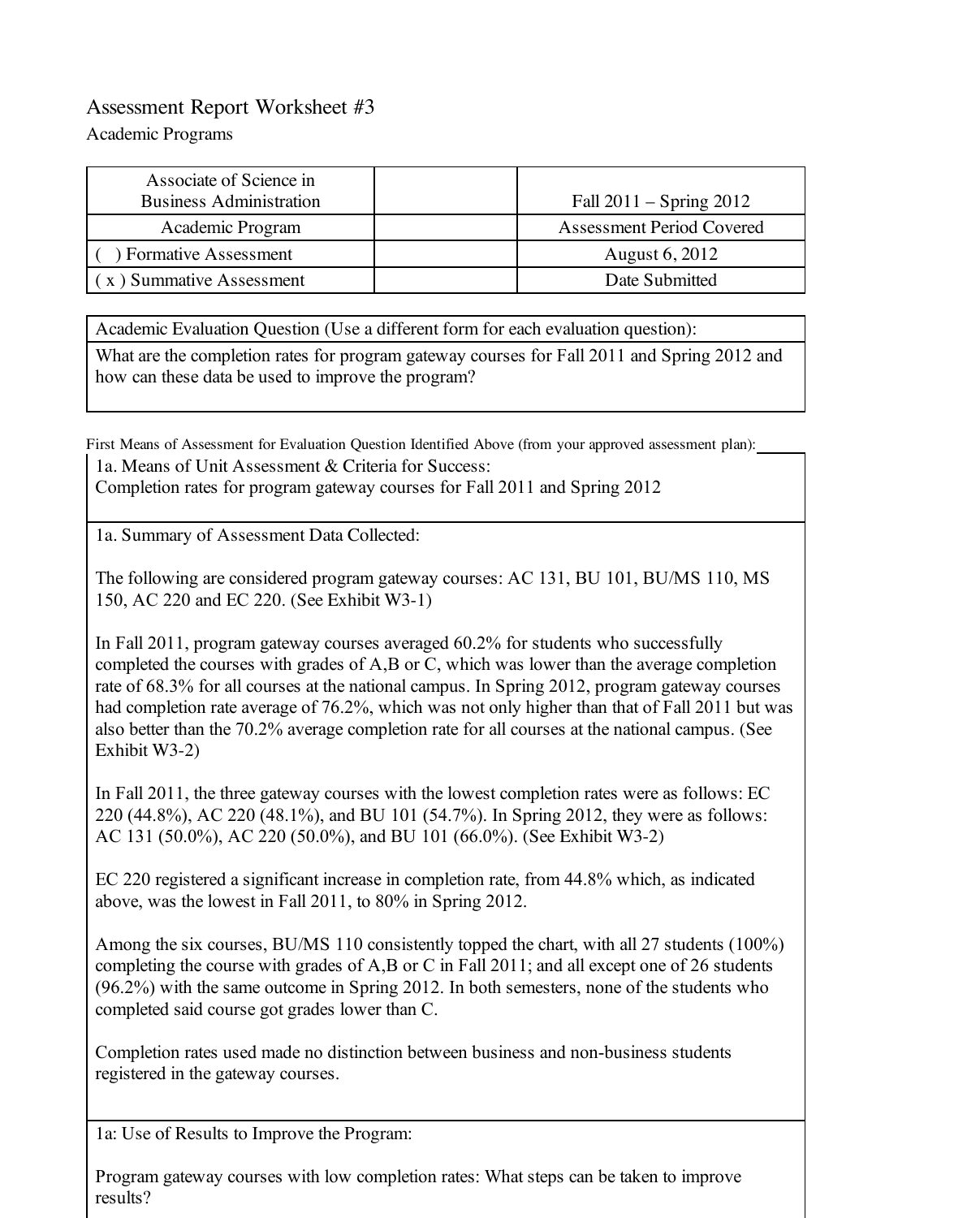Significant change in completion rate for EC 220: What caused this change? Considering that two different instructors taught this course in Fall 2011 and Spring 2012, was there consistency in quality of learning associated with grades of A,B,C under both periods? Is the change attributable to a better and more effective teaching methodology?

AC 220 was consistently among the lowest, while BU/MS 110 among (and was in fact) the highest in terms of completion rates for two consecutive semesters under consideration. There had beed a recommendation, resulting from previous course-level assessments, to make BU/MS 110 a prerequisite of AC 220. At present, students of this program may take BU/MS 110 before or after taking AC 220, and there is no study yet to show whether those who have taken BU/MS 110 prior to taking AC 220 actually performed better than those who have not. Many topics in AC 220, such as computation of interests and discounts, use business math concepts and skills. Considering the very high and perfect to near-perfect completion rate in BU/MS 110, taking such course ahead of AC 220 would logically result in improved performance in Accounting 2.

Although the program being assessed here is A.S. Business Administration, the completion rates used for the program gateway courses were for a mixture of students from different programs. If data were filtered to reflect only those related to the program, will the results be the same, higher, or lower? How are program students performing in gateway courses as compared to students of other programs enrolled in the same courses? Is it possible, and preferable, to conduct separate classes for different programs? Will this move result in better completion rates?

Second Means of Assessment for Evaluation Question Identified Above (from your approved assessment plan):

1b. Means of Unit Assessment & Criteria for Success:

Comparison of completion rates for program gateway courses for Fall 2011 and Spring 2012 with selected benchmark of 60% minimum completion rate.

1b. Summary of Assessment Data Collected:

In Fall 2011, the following gateway courses showed completion rates below 60%: EC  $220 - 44.8%$ AC  $220 - 48.1\%$ AC 131 – 58.5%

In Spring 2012, the following gateway courses showed completion rates below 60%: AC  $131 - 50.0\%$ AC  $220 - 50.0\%$ 

Only completion rates of A, B, and C are considered in this assessment. (See Exhibit W3-2)

1b: Use of Results to Improve the Program:

Below 60% – What teaching strategies can help improve achievement of learning outcomes for those gateway courses with completion rates of less than 60%?

60% Benchmark – Is this a reasonable and valid criteria for assessing completion rates for all gateway courses? Aren't some courses easy for most students to complete, while others are difficult? Should there be different benchmarks, depending on the course being assessed?